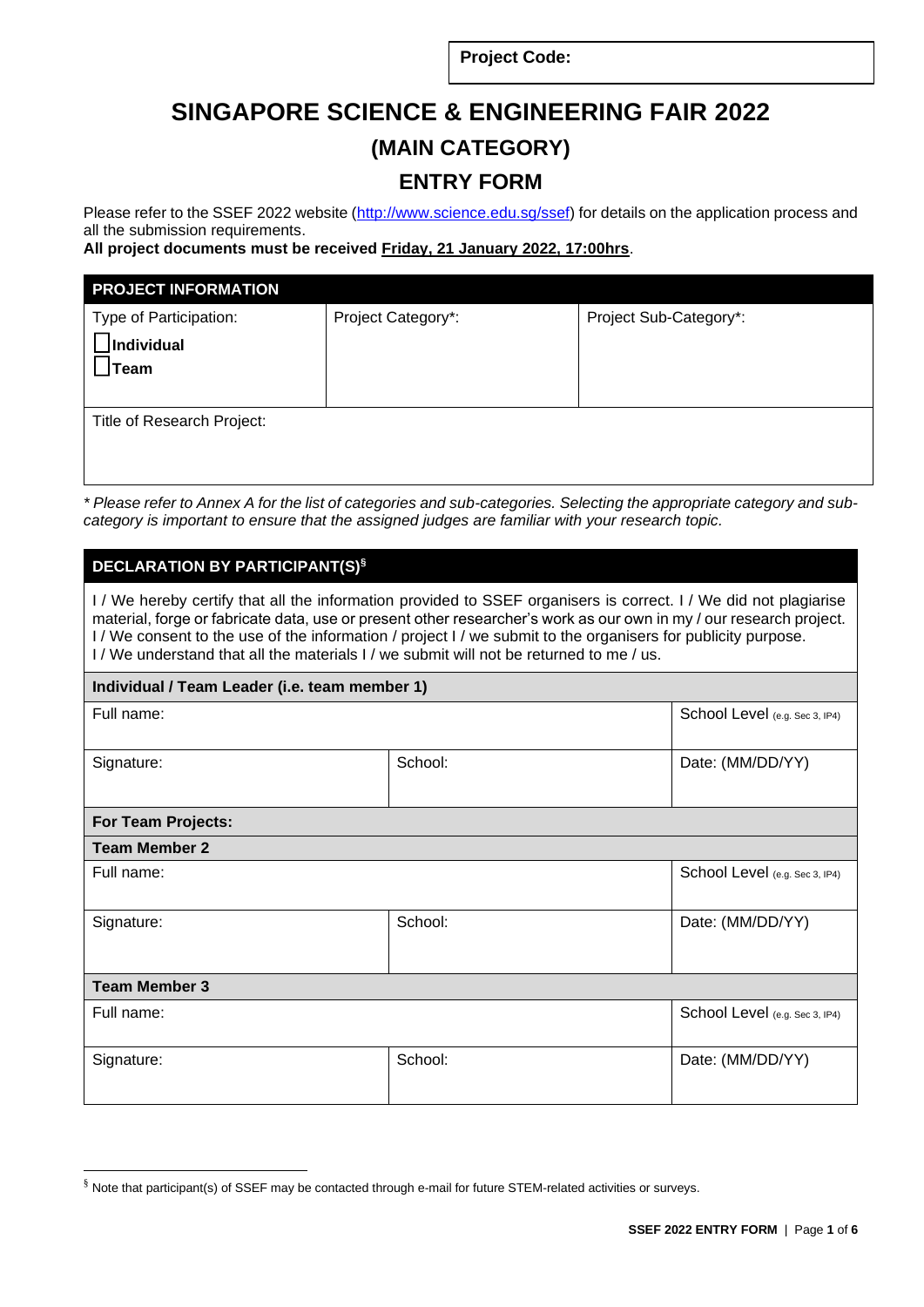| <b>SCHOOL'S ENDORSEMENT</b><br>For individual project / team projects with members from the same school |                                    |                  |  |
|---------------------------------------------------------------------------------------------------------|------------------------------------|------------------|--|
| Teacher-in-charge's full name:                                                                          | Teacher-in-charge's email address: |                  |  |
| Teacher-in-charge's signature:                                                                          |                                    | Date: (MM/DD/YY) |  |

| <b>SCHOOL'S ENDORSEMENT</b><br>For team projects with members from different schools |                                    |                  |  |
|--------------------------------------------------------------------------------------|------------------------------------|------------------|--|
| For team member 1                                                                    |                                    |                  |  |
| Teacher-in-charge's full name:                                                       | Teacher-in-charge's email address: |                  |  |
| Teacher-in-charge's signature:                                                       |                                    | Date: (MM/DD/YY) |  |
| For team member 2                                                                    |                                    |                  |  |
| Teacher-in-charge's full name:                                                       | Teacher-in-charge's email address: |                  |  |
| Teacher-in-charge's signature:                                                       |                                    | Date: (MM/DD/YY) |  |
| For team member 3                                                                    |                                    |                  |  |
| Teacher-in-charge's full name:                                                       | Teacher-in-charge's email address: |                  |  |
| Teacher-in-charge's signature:                                                       |                                    | Date: (MM/DD/YY) |  |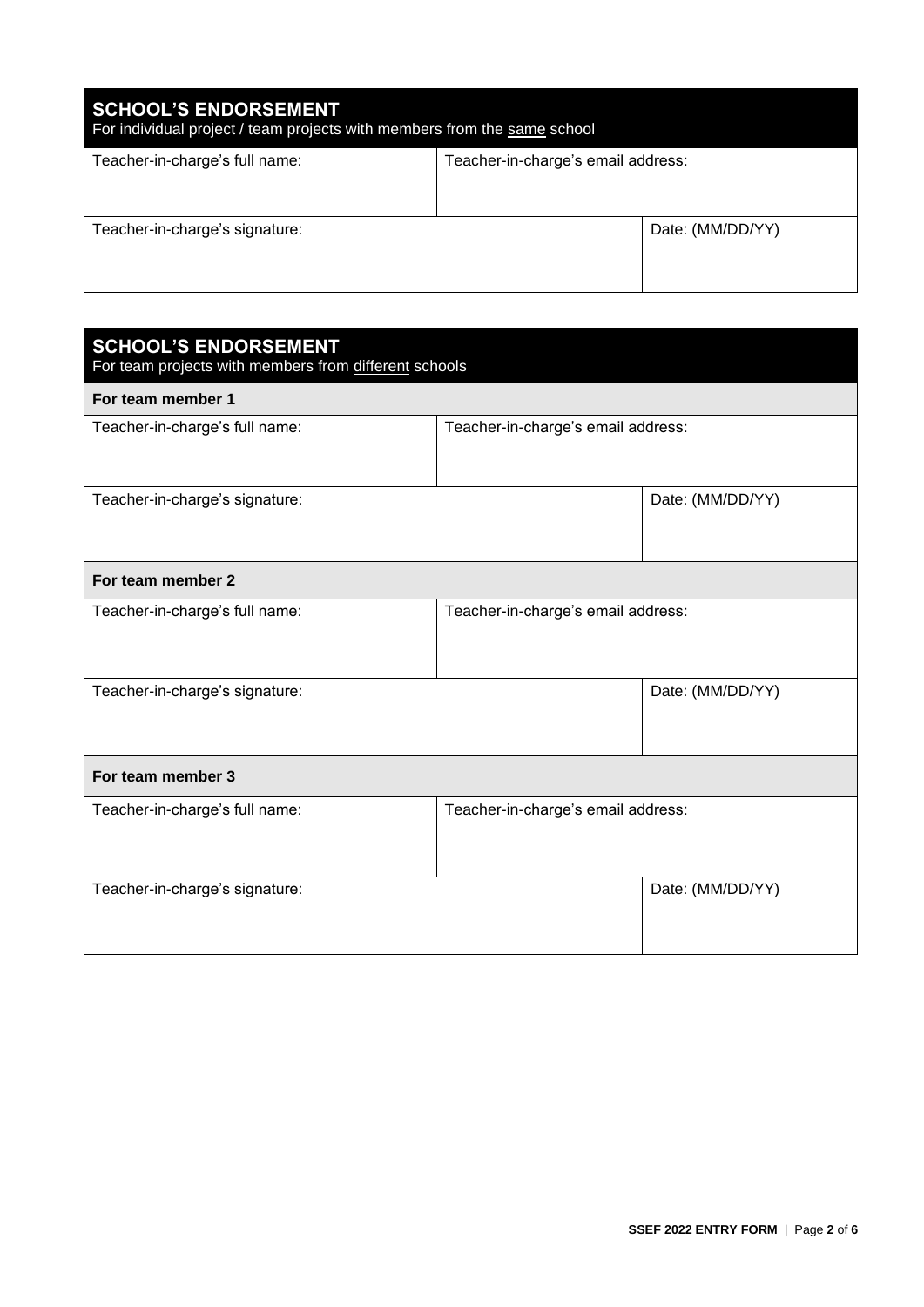## **SSEF MAIN CATEGORY 2022** PARENT/GUARDIAN CONSENT FORM (INDIVIDUAL/TEAM MEMBER 1) FOR SSEF 2022

In participating in SSEF 2022, the following may be shared on MOE and SSEF's social media platforms (Website, Facebook and Instagram pages) which are accessible to the general public:

- 1. Images and videos of my child/ward\* participating in SSEF 2022 and ISEF 2022, if applicable;
- 2. Materials my child/ward\* used during participation in SSEF 2022 and ISEF 2022, if applicable;
- 3. My child/ward\*'s learning experience at SSEF 2022 and ISEF 2022, if applicable.

## **If you agree to your child / ward participating in the SSEF 2022, please fill in the blanks and sign below.**

I, **\_\_\_\_\_\_\_\_\_\_\_\_\_\_\_\_\_\_\_\_\_\_\_\_\_** (name of parent / guardian), acknowledge that I have read and understood the information above.

I hereby give permission for any image or video of my child / ward, **\_\_\_\_\_\_\_\_\_\_\_\_\_\_\_\_\_\_\_\_\_\_\_\_\_**, (name of child / ward) captured during SSEF 2022 and ISEF 2022, if applicable, to be used for the activities listed above.

I declare that I have the authority to sign this release and that I have read and understood this agreement prior to signing it.

PARENT'S/GUARDIAN'S SIGNATURE: DATE: Date: Date: Date: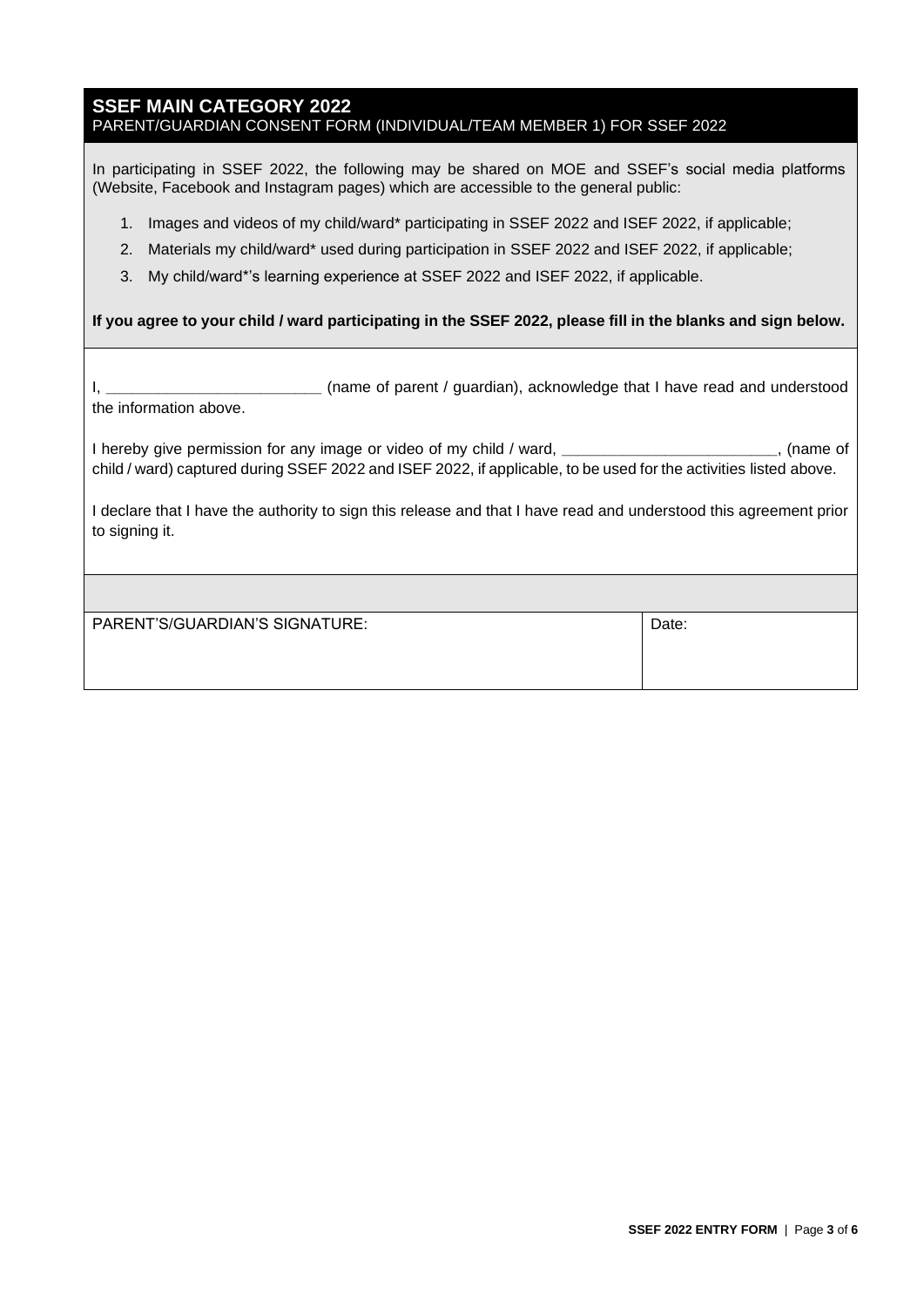## **SSEF MAIN CATEGORY 2022** PARENT/GUARDIAN CONSENT FORM (TEAM MEMBER 2) FOR SSEF 2022

In participating in SSEF 2022, the following may be shared on MOE and SSEF's social media platforms (Website, Facebook and Instagram pages) which are accessible to the general public:

- 1. Images and videos of my child/ward\* participating in SSEF 2022 and ISEF 2022, if applicable;
- 2. Materials my child/ward\* used during participation in SSEF 2022 and ISEF 2022, if applicable;
- 3. My child/ward\*'s learning experience at SSEF 2022 and ISEF 2022, if applicable.

## **If you agree to your child / ward participating in the SSEF 2022, please fill in the blanks and sign below.**

I, **\_\_\_\_\_\_\_\_\_\_\_\_\_\_\_\_\_\_\_\_\_\_\_\_\_** (name of parent / guardian), acknowledge that I have read and understood the information above.

I hereby give permission for any image or video of my child / ward, **\_\_\_\_\_\_\_\_\_\_\_\_\_\_\_\_\_\_\_\_\_\_\_\_\_**, (name of child / ward) captured during SSEF 2022 and ISEF 2022, if applicable, to be used for the activities listed above.

I declare that I have the authority to sign this release and that I have read and understood this agreement prior to signing it.

| PARENT'S/GUARDIAN'S SIGNATURE: | Date: |  |
|--------------------------------|-------|--|
|--------------------------------|-------|--|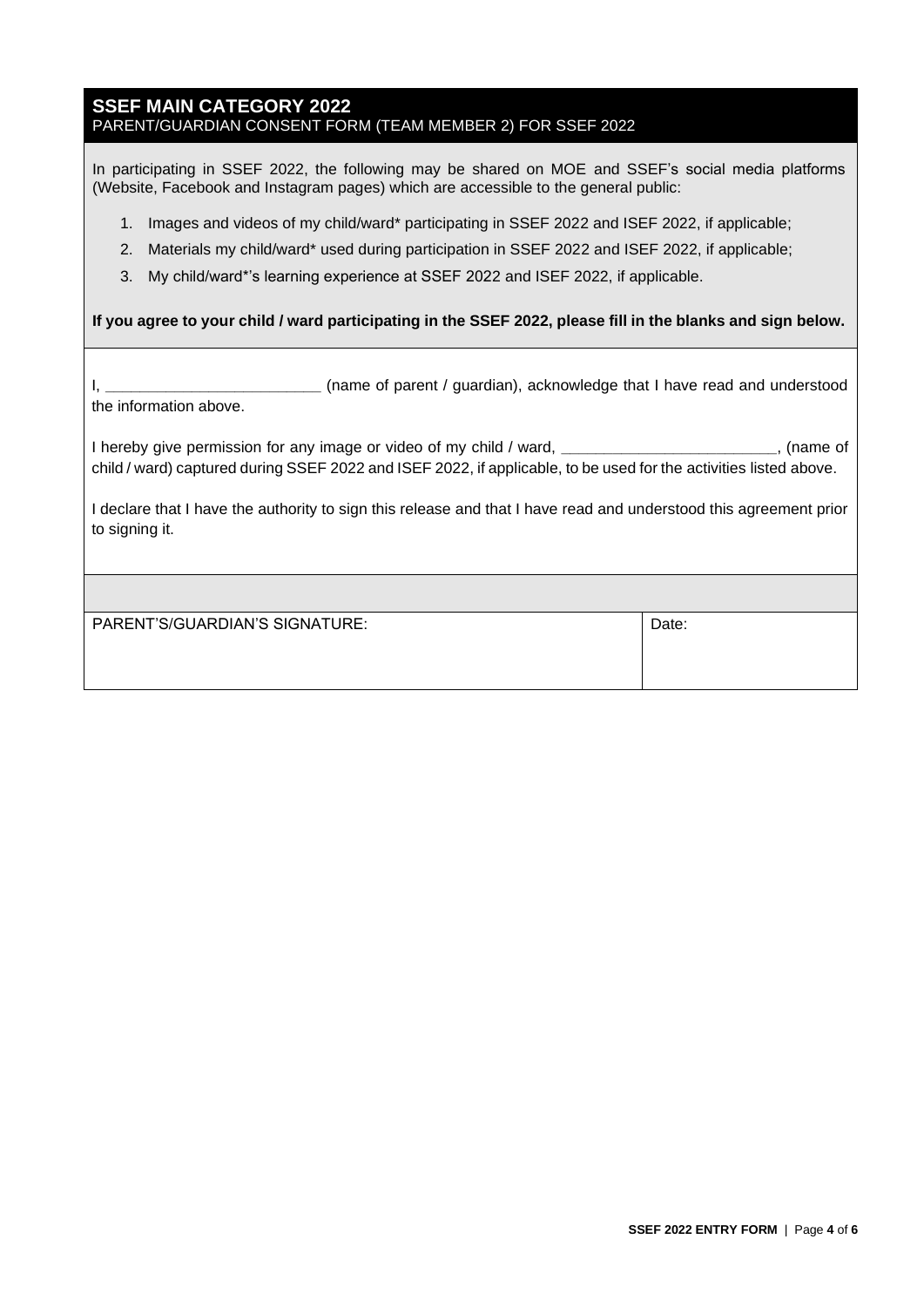## **SSEF MAIN CATEGORY 2022** PARENT/GUARDIAN CONSENT FORM (TEAM MEMBER 3) FOR SSEF 2022

In participating in SSEF 2022, the following may be shared on MOE and SSEF's social media platforms (Website, Facebook and Instagram pages) which are accessible to the general public:

- 1. Images and videos of my child/ward\* participating in SSEF 2022 and ISEF 2022, if applicable;
- 2. Materials my child/ward\* used during participation in SSEF 2022 and ISEF 2022, if applicable;
- 3. My child/ward\*'s learning experience at SSEF 2022 and ISEF 2022, if applicable.

## **If you agree to your child / ward participating in the SSEF 2022, please fill in the blanks and sign below.**

I, **\_\_\_\_\_\_\_\_\_\_\_\_\_\_\_\_\_\_\_\_\_\_\_\_\_** (name of parent / guardian), acknowledge that I have read and understood the information above.

I hereby give permission for any image or video of my child / ward, **\_\_\_\_\_\_\_\_\_\_\_\_\_\_\_\_\_\_\_\_\_\_\_\_\_**, (name of child / ward) captured during SSEF 2022 and ISEF 2022, if applicable, to be used for the activities listed above.

I declare that I have the authority to sign this release and that I have read and understood this agreement prior to signing it.

| PARENT'S/GUARDIAN'S SIGNATURE: | Date: |
|--------------------------------|-------|
|--------------------------------|-------|